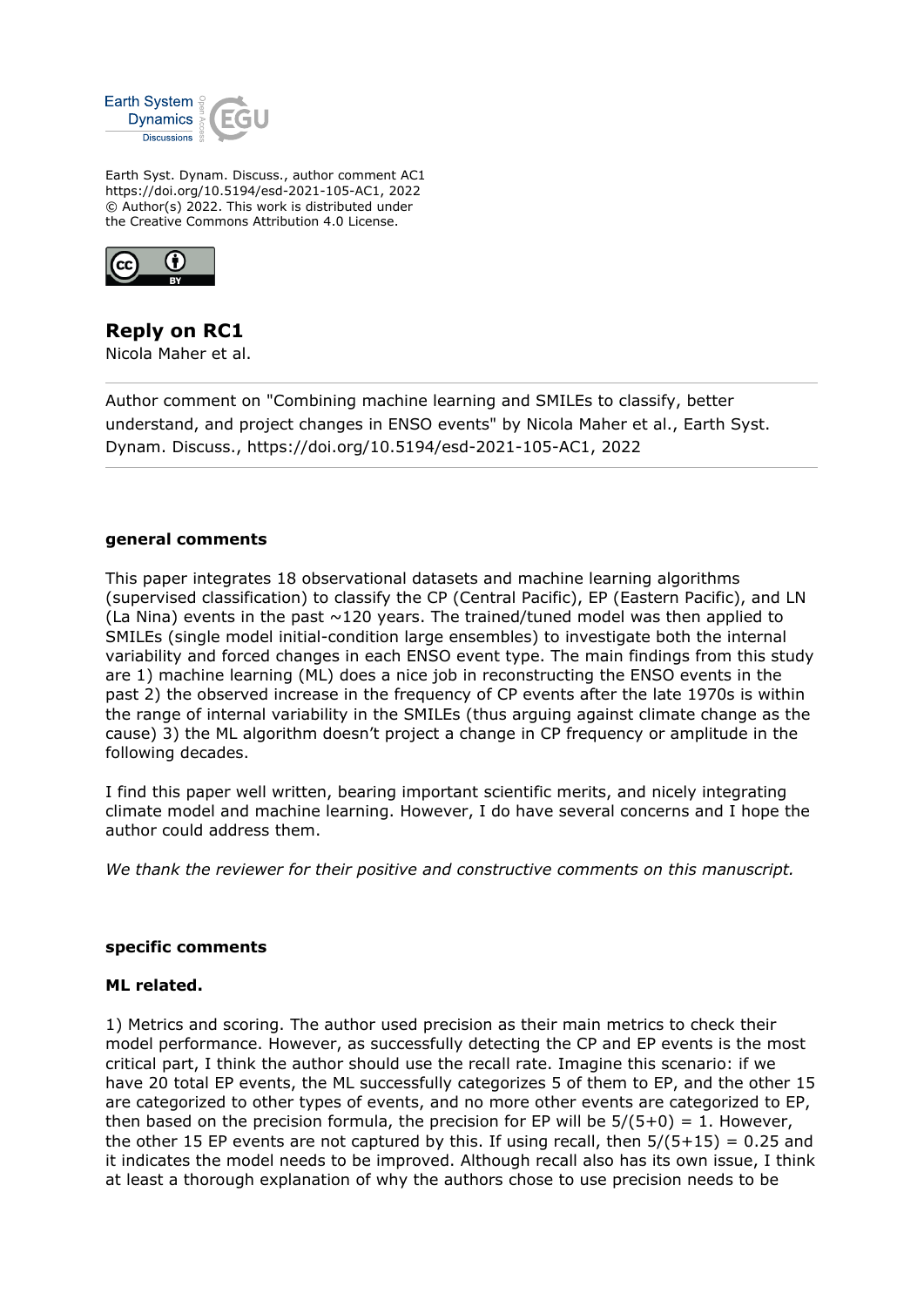there. And I recommend the authors compare the results of using recall compared to precision.

*We will add the recall metric to the the revised manuscript.*

2) The author used several methods to determine/evaluate the ML model (e.g., train and evaluation/test, for the train dataset, use 10-fold cross validation). I think the author also needs to explain how they tune the training model. For example (in Table 2), why they choose 1 in the KNN, why they use the specific hidden layers and max iterations in their NN. More importantly, for the random forest algorithm, the max depth seems to be too big (500). A more detailed description of how they tune (not only evaluate) the models is needed as it will change the final model structure.

*This information is provided on github in the form of jupyter notebooks. We will additionally add more detail into the Supplementary material of the tuning completed to come to the final parameters.*

3) Can the author explain why they first use HadISST as the test data set? As the author mentioned, this will cover all the events through time and is not the ideal way to evaluate the model performance. I think their second approach is more appropriate (randomly split the events across all augmentation data sets). I suggest the authors delete the HadISST part (unless I miss something…).

*This is done due to the limited number of events in the observed record. If we split via event rather than dataset we may lose events that are important to the training phase of the classification algorithm. As such we choose to keep this as is in the manuscript, but add text to better explain this choice.*

4) The authors need to discuss whether the range of the feature values during the training will also cover the ranges for future predictions. One example is the random forest, whose prediction results will be capped by the data used for training. In a future warming world, will the features have values that are out of the scope of the current observational ones?

*This is a limitation of the method that will be added to the discussion.*

5) In line 90, for those that don't quite know ML, I suggest the authors add a sentence or two to explain labelled dataset vs. unlabelled data.

*This will be added.*

6) line 180, "We additionally complete this split 100 times and manually choose 10 data splits that take CP and EP (the classes with the lowest numbers of events) from across the time-series, ensuring that not all events in the split come from the same part of the observational record.". I feel a bit loss here. Does it mean the events in any split needs to cover the whole time period? Needs to be reworded or adding more details.